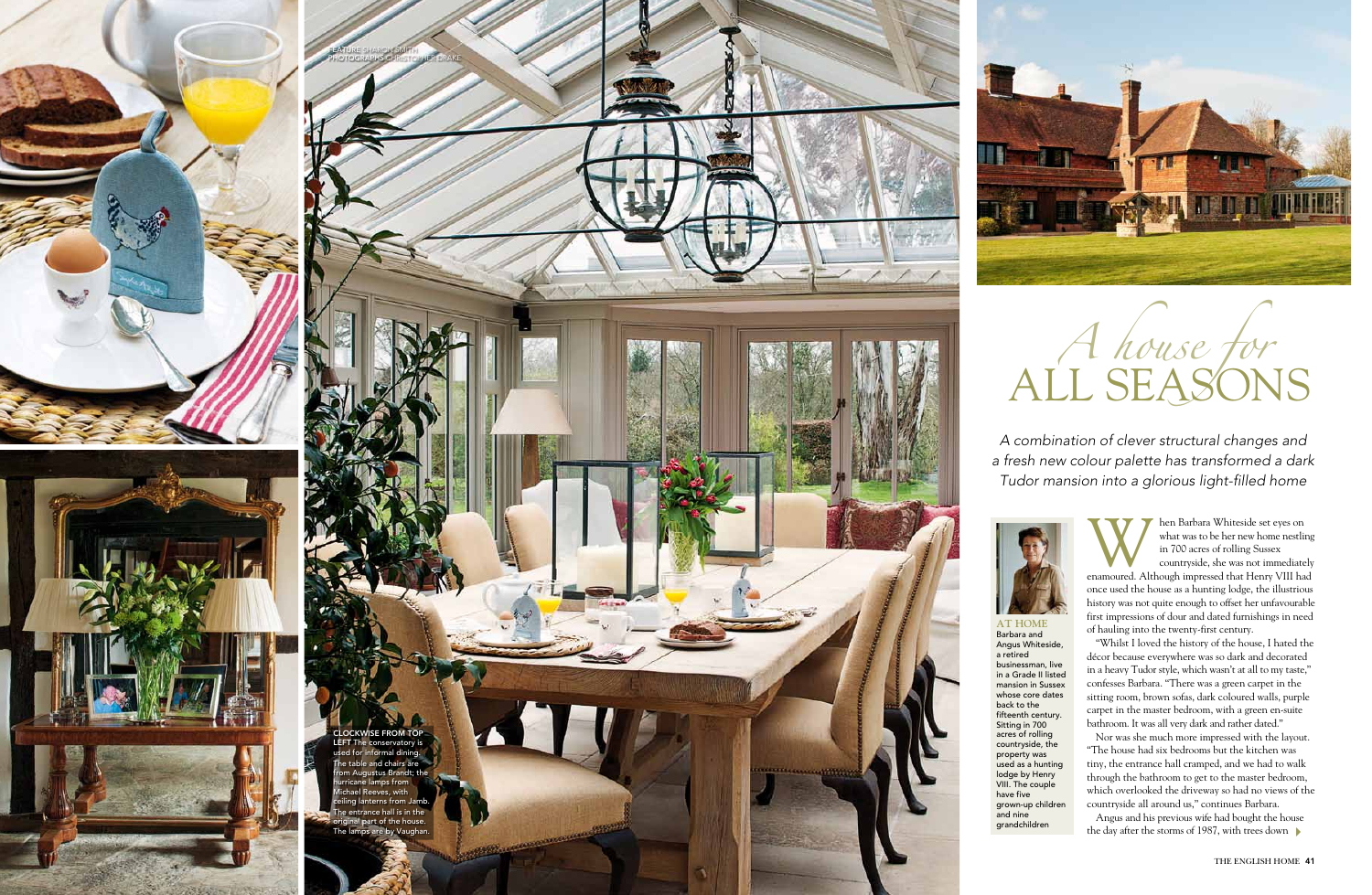everywhere on the estate when they came to view it. "After Angus's first wife died, he continued to live here because he loved it so much," explains Barbara. "When we married, I knew he did not want to move, so I agreed we could stay, as long as I could redecorate."

Gloomy decor and quirky layout aside, Barbara liked the house itself, rich with history and character. Records suggest its core dates back to around the fifteenth century, when it was built as a farmhouse. In the sixteenth century, Henry VIII occasionally used it to stay overnight when he was on hunting trips in the surrounding countryside. The kitchen was added in Victorian times, and the wing containing the sitting room and the master bedroom and en-suite upstairs was built in the 1930s by previous owners.

# **CLOCKWISE FROM ABOVE LEFT** In the o

Although Barbara had plenty of ideas, she enlisted the help of interior designer Thomson Carpenter to advise how to put them into action. "I met Tom through my daughter Sophie who lives in Australia," explains Barbara. "When I was visiting, Sophie showed me a house Tom had worked on out there and I loved it. I liked the way Tom put things together in a style that was neither ultra-modern nor oldfashioned. When I wanted to renovate the house,

clockwise from

sitting room the wingback chairs have been recovered in fabric from Threads with bespoke cushions in fabrics from Threads and Colefax & Fowler, trimmed with brush fringe by Robert Allen. The period feel of the 15th century dining room is enhanced with Chinoiserie-style vases, from an antiques shop in Petworth and lamps converted from 18th-century French stone balustrades, from Nicholas Haslam. The hall is part of the house's original 15th century core, with beams and an aged stone floor. The glass ceiling lantern is from Vaughan.



# English Elegant



*occasionally used to stay overnight whilst he was on hunting trips*

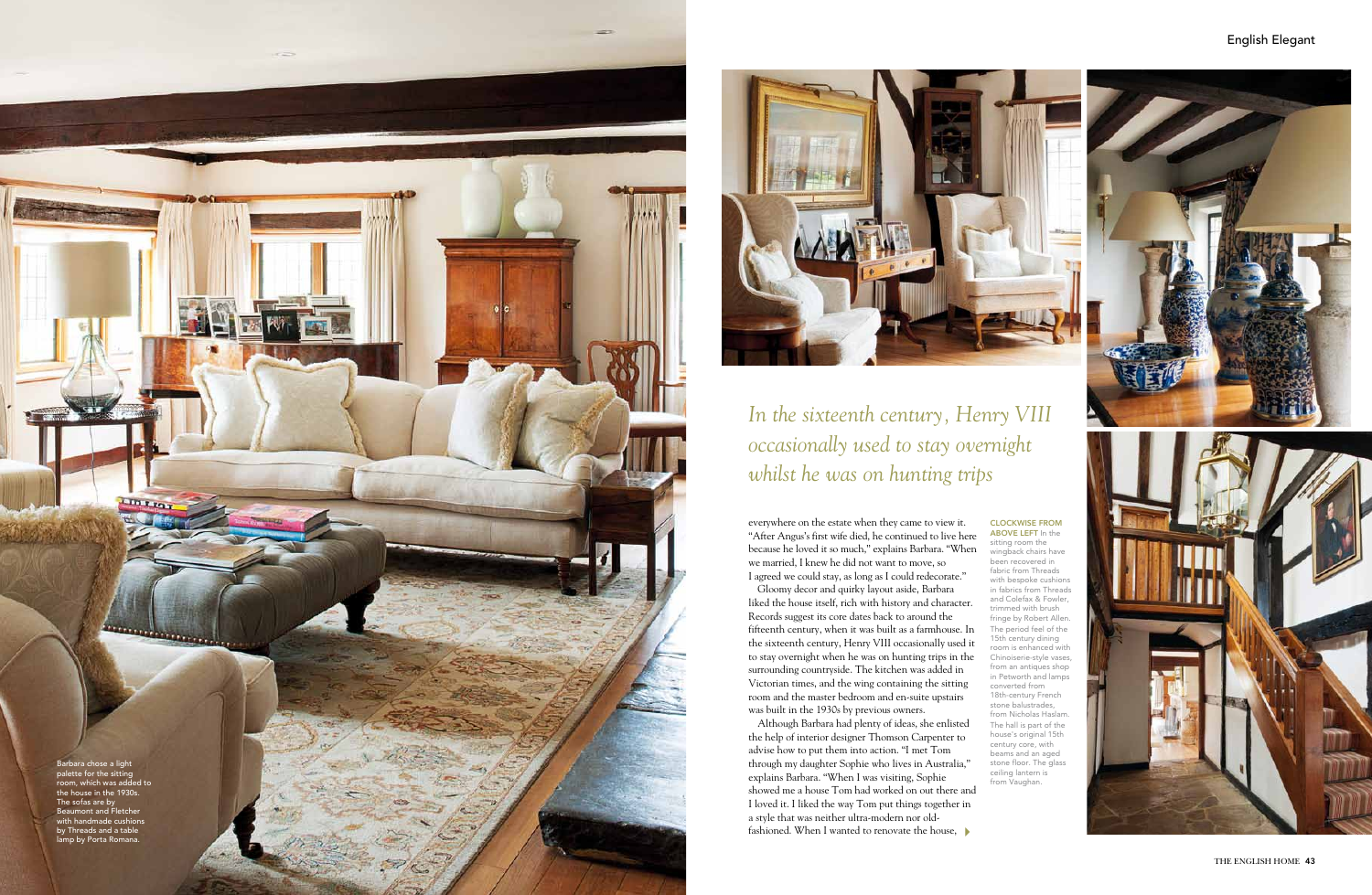I contacted Tom. By chance he was coming back to England to live so I immediately enlisted his help."

The first priority for Barbara, who is French but has lived in England for many years, was to flood the house with light. "We are deep in the countryside here, so we need to make the most of the sun we get, especially in England," she laughs. For Barbara, that meant replacing the purples, greens and browns with a lighter palette of creams, pale yellows and white with splashes of bold colour in a classic, country style. A sociable, outgoing couple with five children and nine grandchildren between them and a wide circle of friends, Barbara and Angus needed a house where they could entertain family and friends as well as hold more formal events such as shooting parties on the estate. "I wanted to create a house that could cater for everything," she admits. "I wanted a formal sitting room, as well as a conservatory, which would be a more relaxed area for the family and for entertaining friends. I also wanted a comfortable, informal room for our grandchildren, who range in age from 18 to seven months, so we now have a snug with the television and a big, comfortable sofa to relax on. There is also a bar with a more masculine décor where Angus can relax with his male friends. For the kitchen, I wanted a big, sociable space where we could sit and chat, eat light meals, or drink a glass of wine. And I most definitely needed to do something about the master bedroom," she concludes.

## **CLOCKWISE FROM** clockwise from

**ABOVE** A capacious o island, housing the Aga, provides a social hub for the kitchen, painted in Charlesto Gray by Farrow & Ball. The Plain English kitchen is in the Victorian part of the house, created by knocking three rooms together. The French flag holder above the Lacanche stove is a memento from Barbara's days as a deputy mayor in Normandy. Cushions covered in fabric from Chelsea Textiles make the kitchen window seat a cosy spot. A gun room-cum-boot room allows for outdoor wear to be stowed neatly

> Undaunted by the exacting list of specifications, Tom got to work, using a mood board to illustrate different colour schemes and how a new layout might work. He suggested knocking the tiny kitchen, pantry and utility rooms into one big room incorporating an